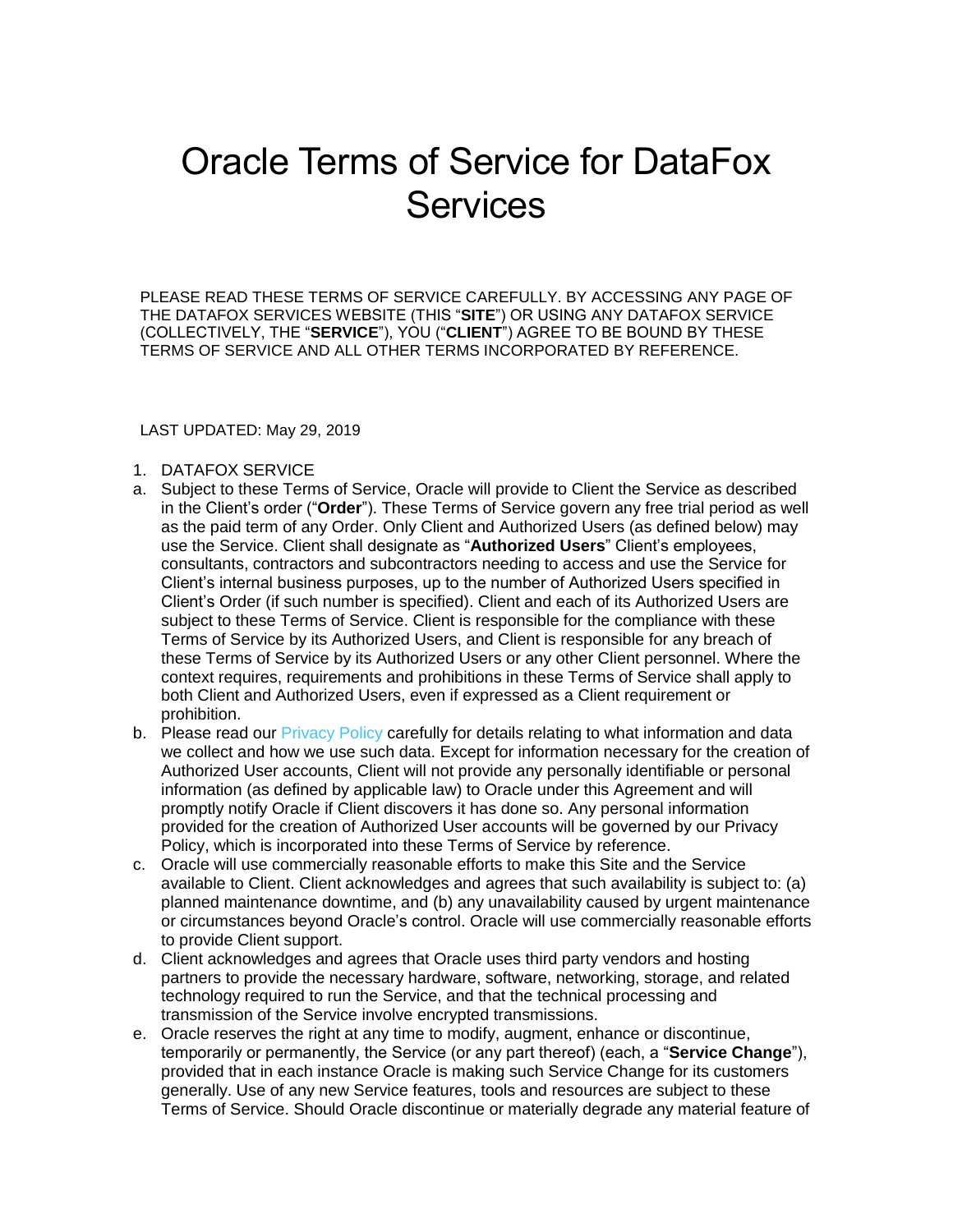the Service, Oracle will promptly provide notice to Client and (a) Oracle will provide Client with an appropriate price adjustment, or (b) Client may terminate this Agreement by giving written notice to Oracle and paying any Service fees due (prorated through the date of termination) and Oracle will provide a prorated refund of any prepaid Service fees.

- f. Oracle reserves the right to change or modify these Terms of Service from time to time. If such change or modification materially reduces Client's rights, Client may terminate this Agreement by giving written notice to Oracle and paying any Service fees due (prorated through the date of termination), and Oracle will provide a prorated refund of any prepaid Service fees. Any change or modification will be effective upon posting on this Site. Client shall regularly review these Terms of Service to ensure compliance with the most recent terms. Client's continued use of the Service following the posting of any change or modification of the Terms of Service will constitute Client's acceptance of such change or modification. If Client does not agree to the amended Terms of Service, Client must stop accessing and using the Service immediately.
- g. Oracle represents and warrants that Oracle has acquired from its partners all necessary rights to include in the Service the DataFox Content provided by such partners. Oracle will provide the Service in accordance with all applicable laws, rules and regulations.
- 2. CLIENT AND AUTHORIZED USER RESPONSIBILITIES
- a. Authorized Users must be human beings (persons). Authorized Users must provide their correct legal full name, a valid email address, and any other information requested in order to complete the registration process.
- b. Each Authorized User account may only be used by one person. If Oracle determines that account sharing has occurred, Oracle reserves the right to charge Client for each individual using the Authorized User account. If account sharing continues after Oracle gives Client written notice of account sharing with regard to one or more specified Authorized User accounts, Oracle may terminate Client's access to the Service under the terms of Section 9(b) below.
- c. Client and Authorized Users are responsible for maintaining the security of Client's account and password. Oracle is not liable for any loss or damage resulting from Client's or Authorized User's failure to protect Client's account or comply with Client's or Authorized Users' obligations under these Terms of Service.
- d. Client may use the Services for a 30-day trial period by registering for a trial account on the Site. Repeat trial account signups are not allowed. Oracle reserves the right to cancel any trial accounts at any time, with or without cause. Services provided during a trial period are provided "as is" and without warranty, and Oracle does not provide support for such Services.
- e. Subject to Client's compliance with these Terms of Service, Oracle grants Client (i) a limited, non-assignable (except as provided in these Terms of Service), revocable right to access and use the Service for Client's internal business use only, and (ii) a limited, nonexclusive, revocable, non-sublicensable license to download, print and use DataFox Content for internal business use only. "**DataFox Content**" is part of the Service and means data records of companies, the format and presentation of such data, and any other text, charts, graphics, commentary, derived insights and other information created and made available to Client by Oracle as part of the Service.
- f. Client and Authorized Users are not permitted to: (i) reproduce, duplicate, copy, sell, resell, lease or distribute the Service, including DataFox Content, in whole or in part, to or on behalf of any third party; (ii) publicly perform or display the Service, including DataFox Content, in whole or in part; (iii) modify or make any derivative uses of the Service, including DataFox Content, in whole or in part; (iv) use any manual or automated data mining, scraping, crawling, spiders, robots or similar data gathering or extraction methods on any webpage, screen or other content contained in, generated by or relating to the Service; (v) introduce or transmit any worms, viruses, malware or any code of a destructive nature onto or via the Service; (vi) download (other than the page caching)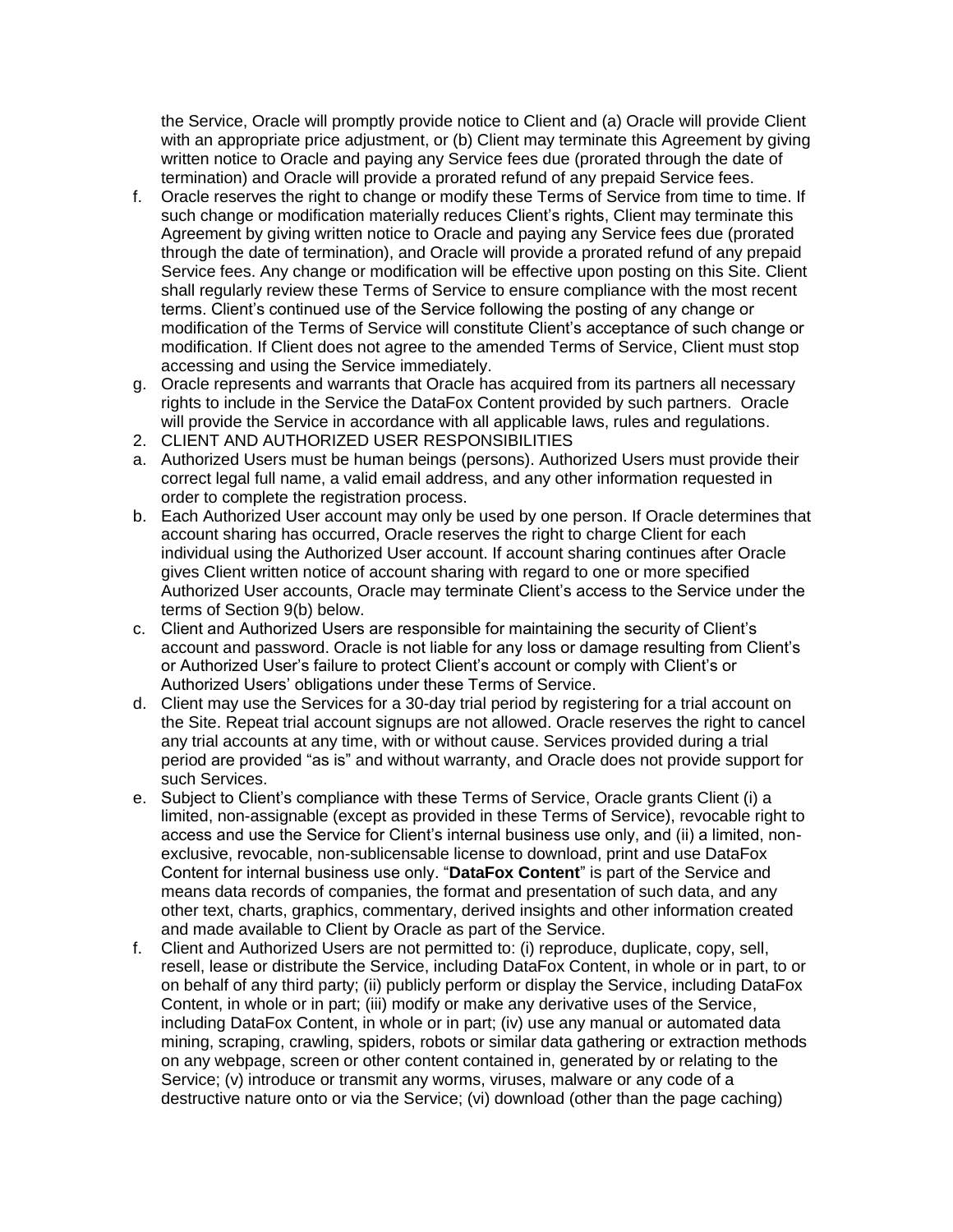any portion of the Service or DataFox Content, except as expressly permitted by these Terms of Service or the functionality of the Service; (vii) use the Service, including DataFox Content, except as expressly permitted by these Terms of Service; (viii) access or use the Service for monitoring the Service's availability, performance or functionality, or for any other benchmarking or competitive purposes; or (ix) conduct any activity using the Service, including DataFox Content, that is in violation of any applicable laws and regulations, including, without limitation, all national, state, local and other laws and regulations (collectively, "**Client Prohibitions**"). Uses expressly permitted by these Terms of Service include but are not limited to downloading into spreadsheets for internal business analytical uses, and uploading into Client's CRM system for internal business purposes.

- g. Unless explicitly stated herein, nothing in these Terms of Service will be construed as conferring any license to intellectual property rights, whether by estoppel, implication or otherwise.
- h. Client shall indemnify, defend and hold Oracle and its employees, managers, officers, and agents (collectively, the "**Indemnitees**") harmless from and against any claim, demand, suit or proceeding made or brought against an Indemnitee by a third party (i) arising out of Client's or Authorized Users' use of the Service, including DataFox Content, in violation of these Terms of Service or of applicable laws, rules, or regulations, or (ii) alleging that any Client Content, Client Contributions, or Client's or Authorized Users' unauthorized use of the Service infringes or misappropriates the intellectual property rights, or violates the privacy or other rights, of a third party. Client shall indemnify the Indemnitees from and against any related damages, losses, liabilities, expenses, attorney fees and costs.
- i. Client's Order may limit the number of company profile synchronizations (aka lead exports) per month to Client's CRM or the number of results views in list form. Client does not have the right to carry forward, or obtain credit for, or provide to others, any unused lead exports or result views in any month. If Client requires access to more data than allowed under Client's Order, Client may contact Oracle to order additional Services. In no event shall Client or an Authorized User provide any leads or information (or any information in or extracted from or derived from any leads) to any third party (other than Client's CRM system), even if Client or Authorized User has exported and stored such leads or information in or to another platform.
- 3. THIRD PARTY CONTENT AND APPS
- a. Client understands that the Service gathers, organizes and derives insights on companies based on available information and data provided by third parties or contributed by clients (together, "**Third Party Content**"). Oracle does not pre-screen Third Party Content that may be presented or available through the Service. Oracle has the right in its sole discretion to limit, restrict or remove any Third Party Content from the Service. Oracle makes no claim or representation regarding, and accepts no responsibility for, the quality, content, nature or reliability of any Third Party Content. Oracle does not represent or warrant the accuracy of any Third Party Content, undertakes no responsibility to update or review any Third Party Content, and makes no guarantee as to the accuracy, timeliness or completeness of any Third Party Content. Providing Third Party Content or attribution to the source of any Third Party Content does not imply affiliation, endorsement or adoption by Oracle of the Third Party Content or Third Party Content provider. In the event that a Third Party Content provider requires Oracle to remove or discontinue use of any Third Party Content, Oracle may in turn direct Client to cease using such Third Party Content and expunge it from Client's platforms. Client agrees to comply promptly with any such direction. Third parties from whom DataFox licenses (or acquires via subscription) Third Party Content (including but not limited to Zoom Information Inc.) shall be third party beneficiaries to, and have the right to enforce the provisions of, these Terms of Service as it relates to their Third Party Content.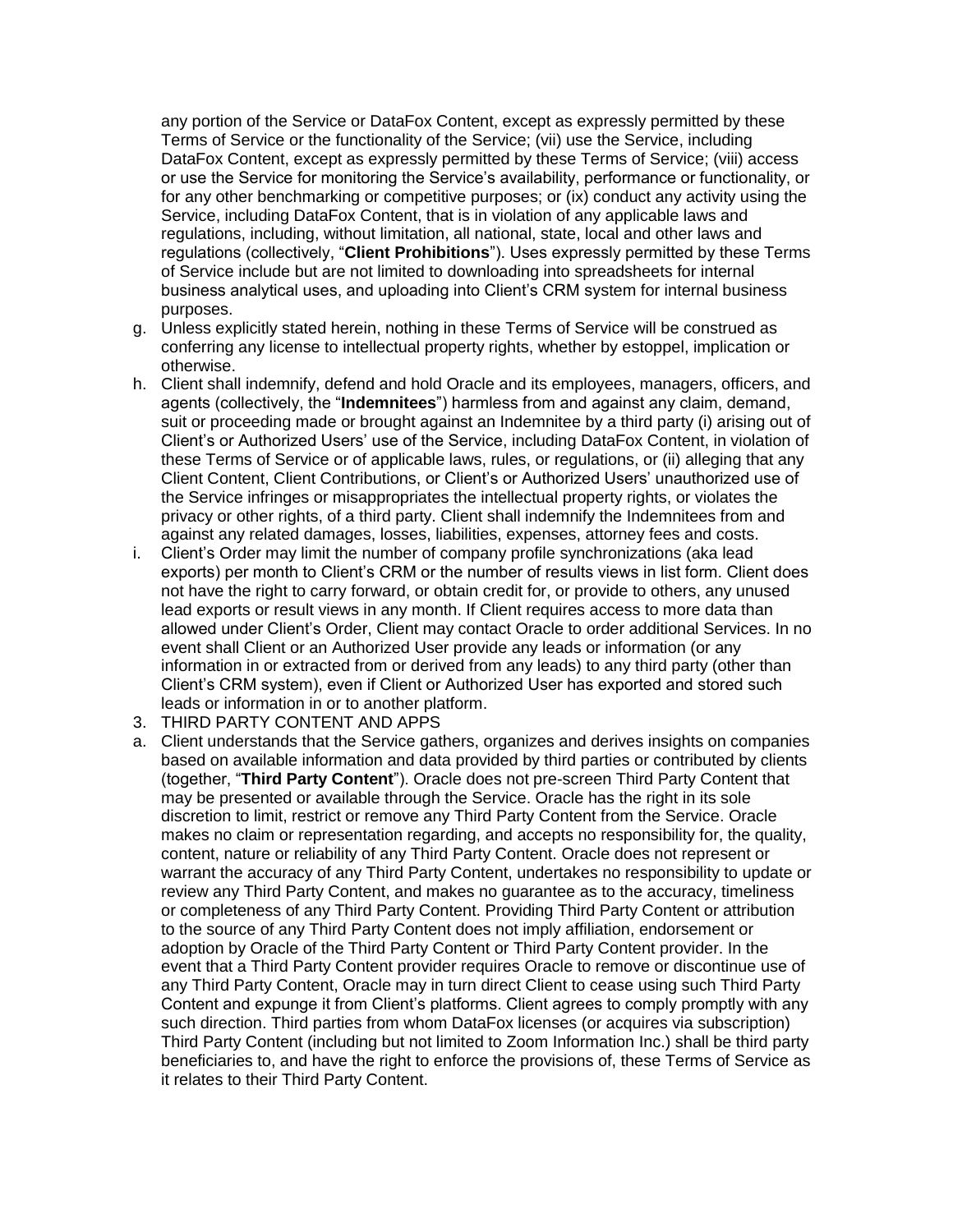- b. Third party applications or services ("**Third Party Apps**") may be available through the Service. Oracle does not warrant, and is not responsible for the legality, quality, accuracy, integrity, fitness, reliability, or availability of any Third Party Apps that Client may connect to through or with the Service, or any descriptions or promises related to such Third Party Apps. Client's agreement to use such Third Party Apps will be solely between Client and such Third Party App provider.
- c. If Client installs or enables Third Party Apps for use with the Service, or accesses the Service from the Third Party Apps, Client acknowledges and agrees that: (i) Oracle may allow such Third Party Apps providers to access Client's data for provisioning or interoperation of the Third Party Apps with the Service; (ii) Client is solely responsible for ensuring that it has obtained all necessary rights, licenses and authorizations from the Third Party App provider; and (iii) Oracle will not be responsible for any disclosure, modification or deletion of Client's data by a Third Party App provider. If Client obtains any custom data via Third Party Apps through the Service, Client is responsible for obtaining all necessary rights, licenses and authorizations to use such custom data, and to authorize Oracle to host, transmit and display such custom data. If Client does not want to permit the exchange of Client's data or account information with Third Party Apps, Client should not enable or should disable such Third Party Apps for use with the Service.
- d. The Service may provide links to third-party websites ("**Third Party Sites**") where Client may obtain Third Party Content. Oracle makes no claim or representation regarding, and accepts no responsibility for, the quality, content, nature or reliability of any Third Party Sites, or Third Party Sites linking to the Service. Such Third Party Sites are not under the control of Oracle and Oracle is not responsible for any Third Party Site, any content, links or services on such Third Party Site, or any review, changes or updates to a Third Party Site. Oracle provides links to Third Party Sites to Client only as a convenience, and the inclusion of any link does not imply affiliation, endorsement or adoption by Oracle of any Third Party Site. When Client leaves this Site, Client understands and agrees that the terms and policies of the provider of the Third Party Site, not those of Oracle, will govern Client's use of the Third Party Site.
- e. Oracle may run advertisements and promotions from third parties on the Service or may otherwise provide information about or links to third-party products or services. Client's dealings or correspondence with, or participation in promotions of, such third parties, and any terms, conditions, warranties or representations associated with such dealings or promotions, are solely between Client and such third party. Oracle is not responsible or liable for any loss or damage of any sort incurred by Client as the result of any Client's dealings with or reliance on any such third party advertising, promotions or information.
- 4. INTELLECTUAL PROPERTY
- a. The Service and DataFox Content, including, without limitation, any and all logos, designs, text, graphics, pictures, information, data, software, algorithms, sound files, other files, any selection and arrangement of any of the foregoing and anything else provided by the Service are the property of Oracle or its licensors and are protected by U.S. and international intellectual property laws. The copyrights of the look and feel of the Service and DataFox Content are the sole and exclusive property of Oracle. Client may not duplicate, copy, distribute or reuse any portion of the HTML/CSS or visual design elements of the Service or DataFox Content without the prior written consent of Oracle. Third Party Content is the property of its respective owners and licensors.
- b. The DataFox and Oracle names, logos and slogans are trademarks of Oracle. Without the prior written permission from Oracle, Client may not: (i) copy, imitate or use, in whole or in part, any Oracle mark; or (ii) use any metatags or any other "hidden text" utilizing "DataFox", "Oracle" or any other name, trademark or product or service name of Oracle. The look and feel of the Service, including all page headers, custom graphics, button icons and scripts, is the service mark, trademark and/or trade dress of Oracle and may not be copied, imitated or used, in whole or in part, without Oracle's prior written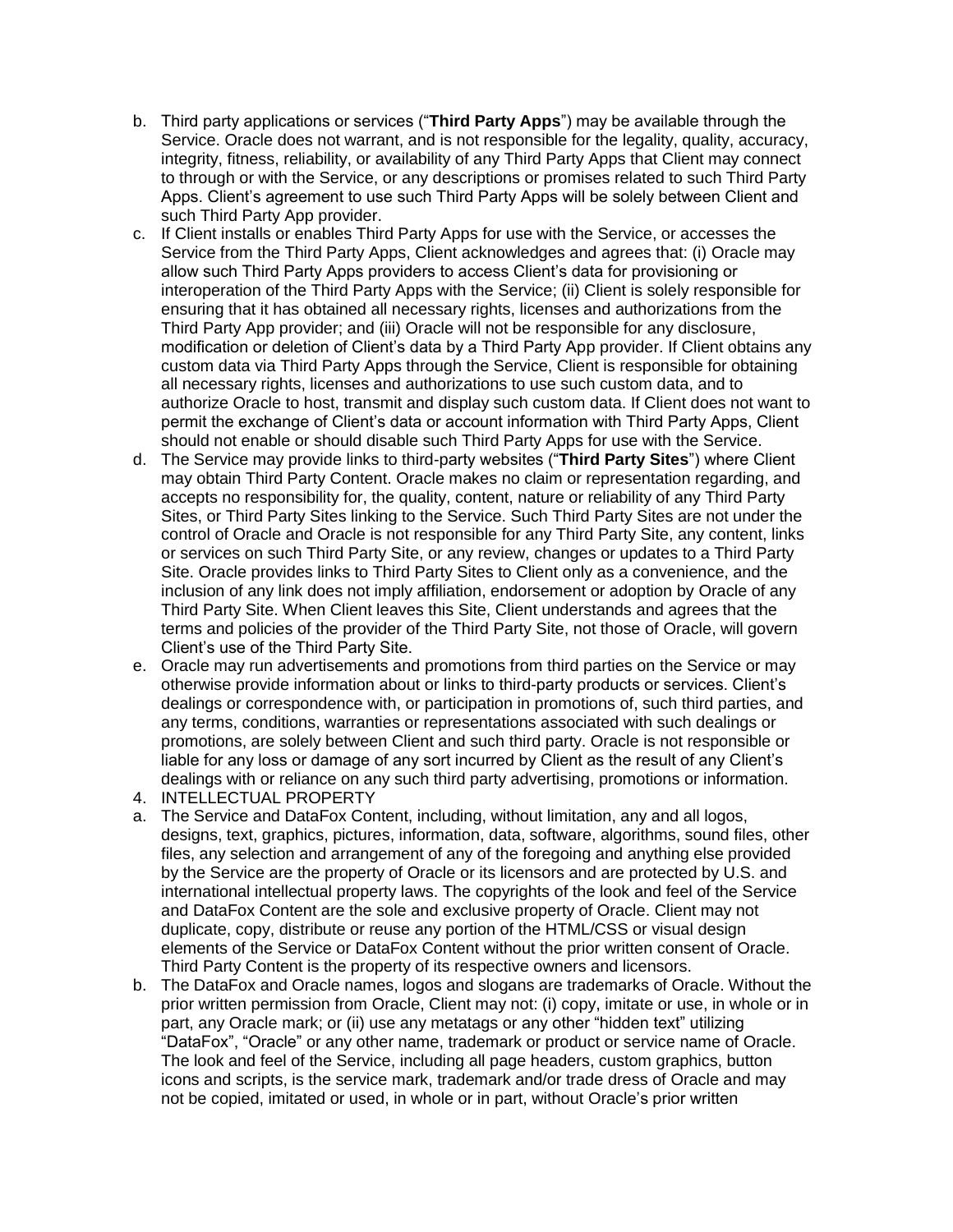permission. Client may not remove, alter or obscure any copyright, trademark, service mark or other proprietary rights notices incorporated in or accompanying the Service. All other trademarks, product names and company names or logos mentioned by or appearing in the Service are the property of their respective owners. Reference in the Service to any third party products, services, processes or other information, by trade name, trademark, manufacturer, supplier or otherwise, does not constitute or imply endorsement, sponsorship or recommendation thereof by Oracle.

- c. Client retains all proprietary rights to (i) Client's data that may be input by Client, or otherwise provided to Oracle, while using the Service, (ii) Client materials created by Client or for Client by a third party using information provided by the Service, and (iii) content from Client's CRM system provided to Oracle (collectively, "**Client Content**"). Client hereby grants Oracle a non-exclusive, worldwide, royalty-free license to use Client Content in providing the Service to Client. Client Content does not include Client Contributions.
- d. "**Client Contributions**" shall mean corrections, updates, improvements, feedback, additions or other changes to the Service that Client may provide, at its discretion, to Oracle. Client hereby grants Oracle a non-exclusive, worldwide, perpetual, irrevocable, royalty-free license to use, copy, distribute, display, modify and make derivative works from (i) such Client Contributions and (ii) contact information and firmographic data included in Client Content (excluding Client-specific data).
- e. In accordance with the United States Digital Millennium Copyright Act, if Client or anyone else ("**Notice Giver**") accessing or using the Service believes that any material on the Service violates Notice Giver's intellectual property rights, Notice Giver should promptly send to Oracle America, Inc., 500 Oracle Parkway, Redwood Shores, CA 94065, Attention: General Counsel, Legal Department a written notice containing the following information: (i) a physical or electronic signature of the copyright owner or a person authorized to act on their behalf; (ii) identification of the copyrighted work claimed to have been infringed; (iii) identification of the material that is claimed to be infringing or to be the subject of infringing activity and that is to be removed or access to which is to be disabled, and information reasonably sufficient to permit Oracle to locate the material; (iv) the Notice Giver's contact information, including address, telephone number, and an email address; (v) a statement that the Notice Giver has a good faith belief that use of the material in the manner complained of is not authorized by the copyright owner, its agent, or the law; and (vi) a statement that the information in the notification is accurate, and, under penalty of perjury, that Notice Giver is authorized to act on behalf of the copyright owner.
- 5. CONFIDENTIALITY
- a. "**Confidential Information**" means information disclosed by a party ("**Discloser**") to the other party ("**Recipient**") that is marked "Confidential," or that is confirmed in writing to be confidential within 10 days of oral disclosure, or that should reasonably be understood to be confidential. Oracle's Confidential Information includes the Service, DataFox Content and any business, product and service information not publicly known. Client Confidential Information includes Client Content and the platform login information about any Authorized User (e.g., username), but excludes Client Contributions. Confidential Information does not include any information that: (i) is or becomes publicly known through no fault of the Recipient; (ii) was known to the Recipient prior to disclosure by Discloser without violation of any confidentiality obligation to Discloser; (iii) is received by Recipient from a third party with no duty of confidentiality; or (iv) is independently developed by Recipient.
- b. Recipient will use the same degree of care to protect Discloser's Confidential Information that it uses to protect its own confidential information, but no less than reasonable care. Unless authorized by Discloser, Recipient shall only use Confidential Information as needed to perform or exercise its rights under these Terms of Service, and shall not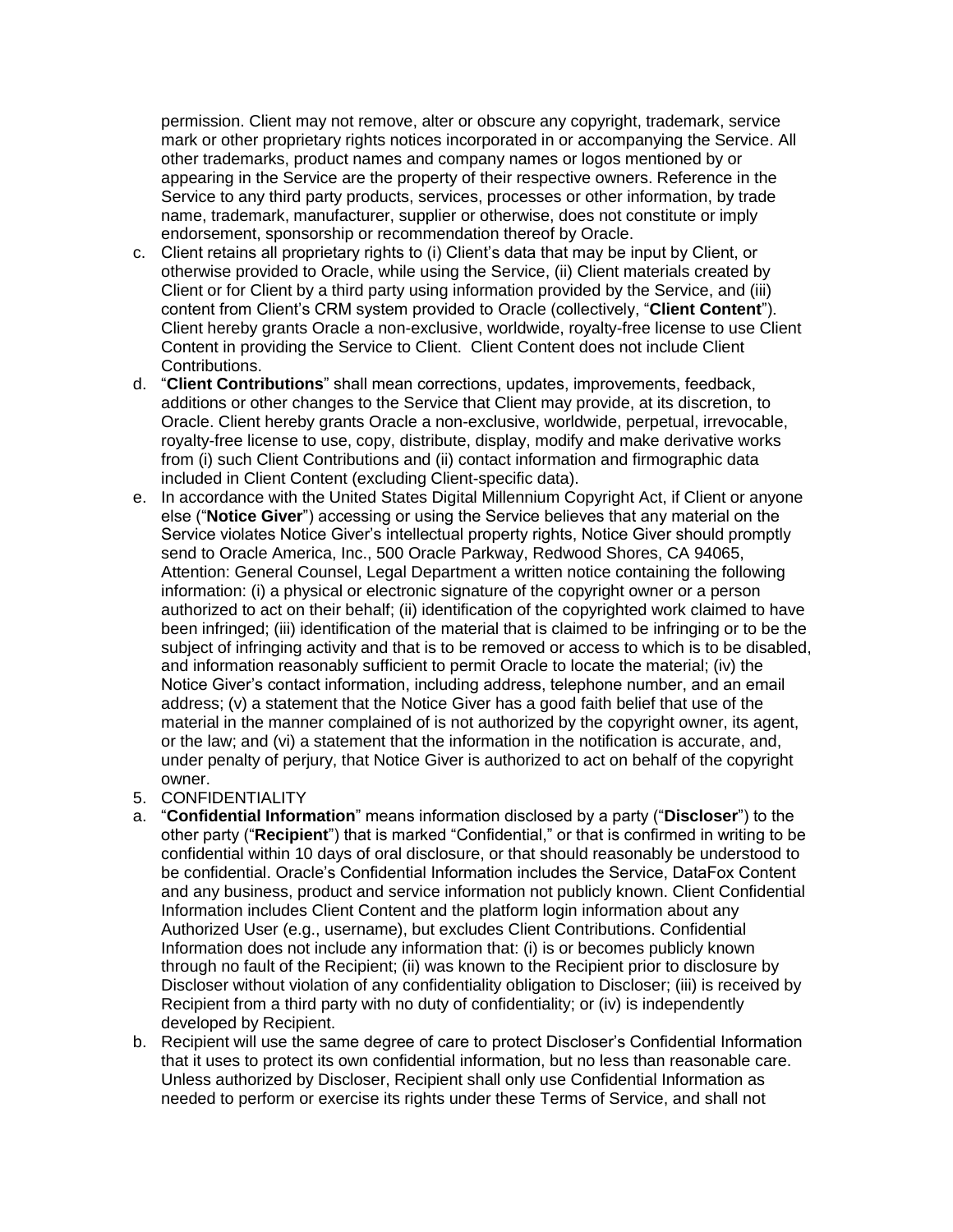disclose any Confidential Information to any third party except to Recipient's personnel and subcontractors requiring the Confidential Information to perform or exercise Recipient's rights under this Agreement and who are bound by written confidentiality obligations with respect to the Confidential Information which are at least as restrictive as these Terms of Service. Recipient may disclose Confidential Information if compelled by law and directed to do so by a court of competent jurisdiction, but will promptly give Discloser notice of such compelled disclosure as permitted by law.

- 6. PAYMENT
- a. Fees are payable to Oracle within 30 days from the invoice date. Client will not be charged for a 30-day trial period for the Service starting from the date of the creation of Client's trial account. Charges will begin to accrue on the day after the 30-day trial period ends. Client payments shall be non-refundable, except as provided in these Terms of Service or Client's Order.
- b. Unless otherwise stated, Oracle's fees do not include any taxes, levies, duties or similar governmental assessments of any nature, including but not limited to value-added, sales, use or withholding taxes, assessable by any local, state, provincial, federal or foreign jurisdiction (collectively, "**Taxes**"). Client is responsible for paying all Taxes associated with Service purchases. If Oracle has the obligation to pay or collect Taxes for which Client is responsible, the appropriate amount shall be invoiced to and paid by Client, unless Client provides Oracle with a valid tax exemption certificate authorized by the appropriate taxing authority.
- 7. REPRESENTATIONS AND WARRANTY DISCLAIMERS
- a. Each party represents that it has the legal authority to enter into this Agreement and to abide by these Terms of Service.
- b. **EXCEPT AS PROVIDED IN THESE TERMS OF SERVICE, CLIENT'S USE OF THE SERVICE IS AT CLIENT'S SOLE RISK AND THE SERVICE IS PROVIDED ON AN "AS IS" AND "AS AVAILABLE" BASIS.** Except as provided in these Terms of Service, Oracle does not represent or warrant that: (i) the Service will meet Client's specific requirements; (ii) the Service will be uninterrupted, timely, secure, or error-free; (iii) the results that may be obtained from the use of the Service will be accurate, timely or reliable; (iv) the quality of any products, services, information, or other material purchased or obtained by Client through the Service will meet Client expectations; or (v) any errors in the Service will be corrected. In particular, Oracle makes no representations or warranties of any kind with respect to any Third Party Content, Third Party Apps or Third Party Sites.
- **c. EXCEPT AS EXPRESSLY PROVIDED HEREIN, NEITHER PARTY MAKES ANY WARRANTY OF ANY KIND, WHETHER EXPRESS, IMPLIED, STATUTORY OR OTHERWISE. EACH PARTY SPECIFICALLY DISCLAIMS ALL IMPLIED WARRANTIES, INCLUDING ANY IMPLIED WARRANTY OF MERCHANTABILITY, FITNESS FOR A PARTICULAR PURPOSE OR NON-INFRINGEMENT, TO THE EXTENT PERMITTED BY APPLICABLE LAW.**
- 8. LIMITATION OF LIABILITY
- **a. ORACLE'S TOTAL CUMULATIVE LIABILITY TO CLIENT FROM ALL CAUSES OF ACTION AND UNDER ALL THEORIES OF LIABILITY WILL BE LIMITED TO AND WILL NOT EXCEED AN AMOUNT EQUAL TO THE FEES PAID TO ORACLE BY CLIENT UNDER THIS AGREEMENT IN THE 12-MONTH PERIOD PRIOR TO THE EVENT GIVING RISE TO THE CLAIM.**
- **b. EACH PARTY EXPRESSLY ACKNOWLEDGES AND AGREES THAT NEITHER PARTY WILL BE LIABLE FOR ANY INDIRECT, INCIDENTAL, SPECIAL, CONSEQUENTIAL, PUNITIVE OR EXEMPLARY DAMAGES, INCLUDING BUT NOT LIMITED TO, DAMAGES FOR LOSS OF PROFITS, GOODWILL, USE, DATA OR OTHER INTANGIBLE LOSSES, EVEN IF A PARTY HAS BEEN ADVISED OF THE POSSIBILITY OF SUCH DAMAGES.**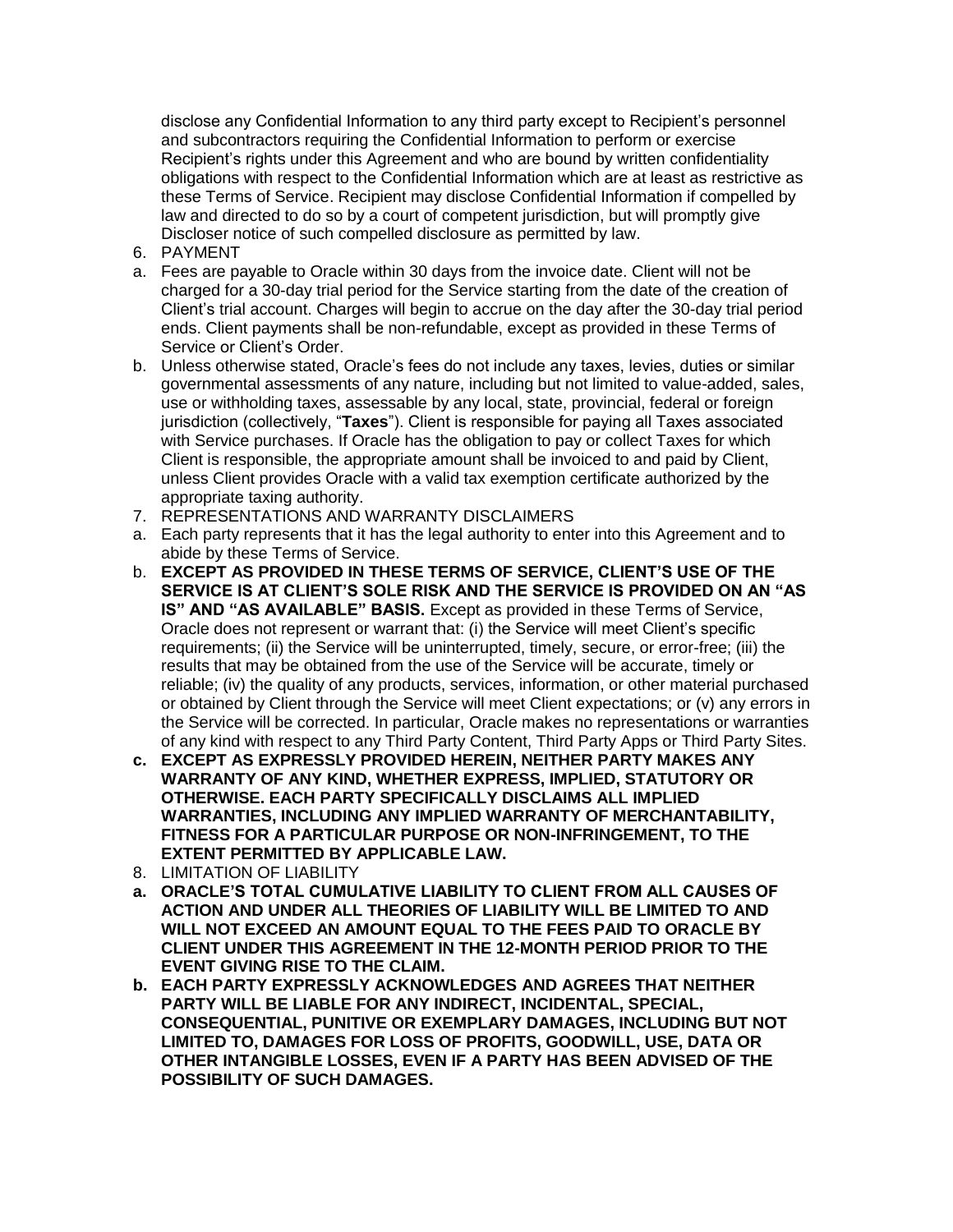- c. The parties expressly acknowledge and agree that Oracle has set its fees and entered into the Agreement to provide the Service in reliance upon the limitations of liability specified herein, which allocate the risk between Client and Oracle and form a basis of the bargain between the parties.
- 9. TERM AND TERMINATION
- a. Unless either party provides the other party with written notice of termination at least sixty (60) days prior to the Service end date specified in the Order (the "**End Date**"), the Service term will renew automatically and Client will be charged accordingly. Oracle reserves the right to modify the applicable charges and fees for the renewal term by giving Client written notice at least sixty (60) days prior to the Service End Date, in which case the Service term will renew automatically and Client will be charged accordingly unless Client provides Oracle with written notice by the later of (i) thirty (30) days from receipt of the Oracle notice or (ii) sixty (60) days prior to the Service End Date.
- b. Either party has the right to terminate the use of the Service, and the license rights provided hereunder if the other party breaches any provision of these Terms of Service, and the breaching party fails to cure the breach within thirty (30) days after receiving written notice of the breach.
- c. Oracle, in its sole discretion, has the right to suspend or terminate Client's Service and refuse any and all current or future use of the Service, if it reasonably determines that Client's (or its Authorized Users) actions, constitute a misuse of the Service, are causing harm to the Service or may cause material legal liability to Oracle, its licensors or other customers. In the event of such a suspension or termination, Client will be entitled to a refund of fees paid, pro-rated for the remainder of any Service term.
- d. Upon the Service End Date or any earlier termination of Client's Service, Client will promptly (i) cease using the Service; and (ii) cease using and will expunge any DataFox Content on Client's platform obtained from the Service as may be required by Oracle.
- e. The rights and obligations of the parties contained in Sections 2(h), 3(e), 4, 5, 7, 8, 9(d) and 10 will survive the termination of these Terms of Service or termination of Client's use of the Service.
- 10. GENERAL
- a. Client may not assign its rights and obligations under these Terms of Service, in whole or in part, by operation of law or otherwise, without Oracle's express prior written consent (which consent shall not be unreasonably withheld, Any attempt to assign this Agreement, without such consent, will be null and of no effect. Subject to the foregoing, this Agreement will bind and inure to the benefit of each party's successors and permitted assigns. Oracle may assign this Agreement without Customer's consent.
- b. Upon forty-five (45) days written notice and no more than once every twelve (12) months, Oracle may audit Client's compliance with these Terms of Service and Client's Order(s). Client agrees to cooperate with such audit and to provide reasonable assistance and access to information. Any such audit shall not unreasonably interfere with Client's normal business operations.
- c. These Terms of Service will be governed by and construed in accordance with the laws of the State of California excluding conflict of laws principles. The parties expressly agree that the United Nations Convention on Contracts for the International Sale of Goods will not apply. Any legal action or proceeding arising under this Agreement will be brought exclusively in the federal or state courts located in the Northern District of California and the parties hereby irrevocably consent to personal jurisdiction and venue therein.
- d. Except as expressly set forth in these Terms of Service, the exercise by either party of any of its remedies hereunder will be without prejudice to its other remedies under these Terms of Service or otherwise. The failure by either party to enforce any provision of these Terms of Service will not constitute a waiver of future enforcement of that or any other provision.